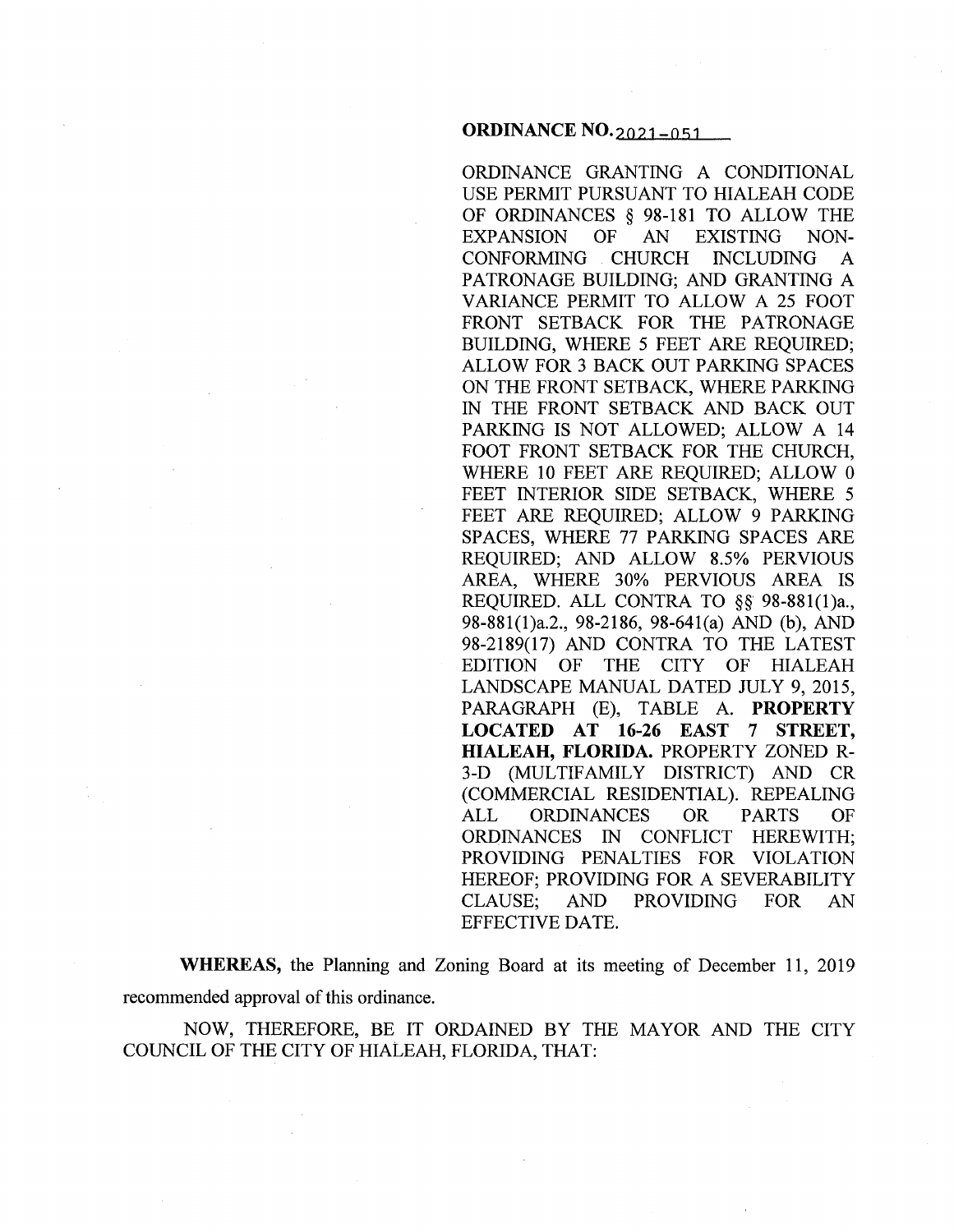**Section 1.** The below described property is granted a conditional use permit (CUP) to allow the expansion of an existing non-conforming church including a patronage building pursuant to Hialeah Code of Ordinances § 98-181.

**Section 2.** The below described property is granted a variance permit to allow a 25 foot front setback for the patronage building, where 5 feet are required, contra to Hialeah Code of Ordinances§ 98-881(1)a. that in relevant part provides: "Front and street side setbacks: Required front and street side setbacks are five feet."; allow for 3 parking spaces to back out into the front setback, where parking in the front setback and back out parking is not allowed, contra to Hialeah Code of Ordinances  $\S$  98-881(1)a.2. that in relevant part provides: "No parking in front setbacks is allowed"; and as provided in Hialeah Code of Ordinances § 98-2186 in the definitions as follows: "Backout parking means a parking space so located that a vehicle occupying the space must reenter the public right-of-way in a reverse direction. Backout parking shall be allowed in low density residential districts or areas."; allow a 14 foot front setback for the church, where 10 feet are required; contra to Hialeah code of ordinances § 98-641(a) that in relevant part provides: *"Front yard required.* Residential structures shall have a required front yard of ten feet."; allow 0 feet interior side setback, where 5 feet are required, contra to Hialeah Code of ordinances § 98-64l(b) that provides: *"Interior side yard required.* There shall be a required side setback of five feet."; allow 9 parking spaces, where 77 parking spaces are required, contra to Hialeah code of ordinances § 98-2189(17) that provides: *"Places of worship.*  One parking space for each 40 square feet of gross floor area of the main auditorium (sanctuary), chapels and other rooms used for general assembly and recreation, and classrooms."; and allow 8.5% pervious area, where 30% pervious area is required, contra to the latest edition of the City of Hialeah Landscape manual dated July 9, 2015, paragraph (E), Table A that provides: "Multifamily Residential R-3-D, percent of Required Net Lot Area 30%." Property located at **16-26 East 7 Street, Hialeah, Florida,** and legally described as follows:

> Lots 3 and 4, in Block 24, of TOWN OF HIALEAH, according to the Plat thereof, as recorded in Plat Book 5, Page 77, of the Public Records of Miami-Dade County, Florida

#### **Section 3: Repeal of Ordinances in Conflict.**

All ordinances or parts of ordinances in conflict herewith are hereby repealed to the extent of such conflict.